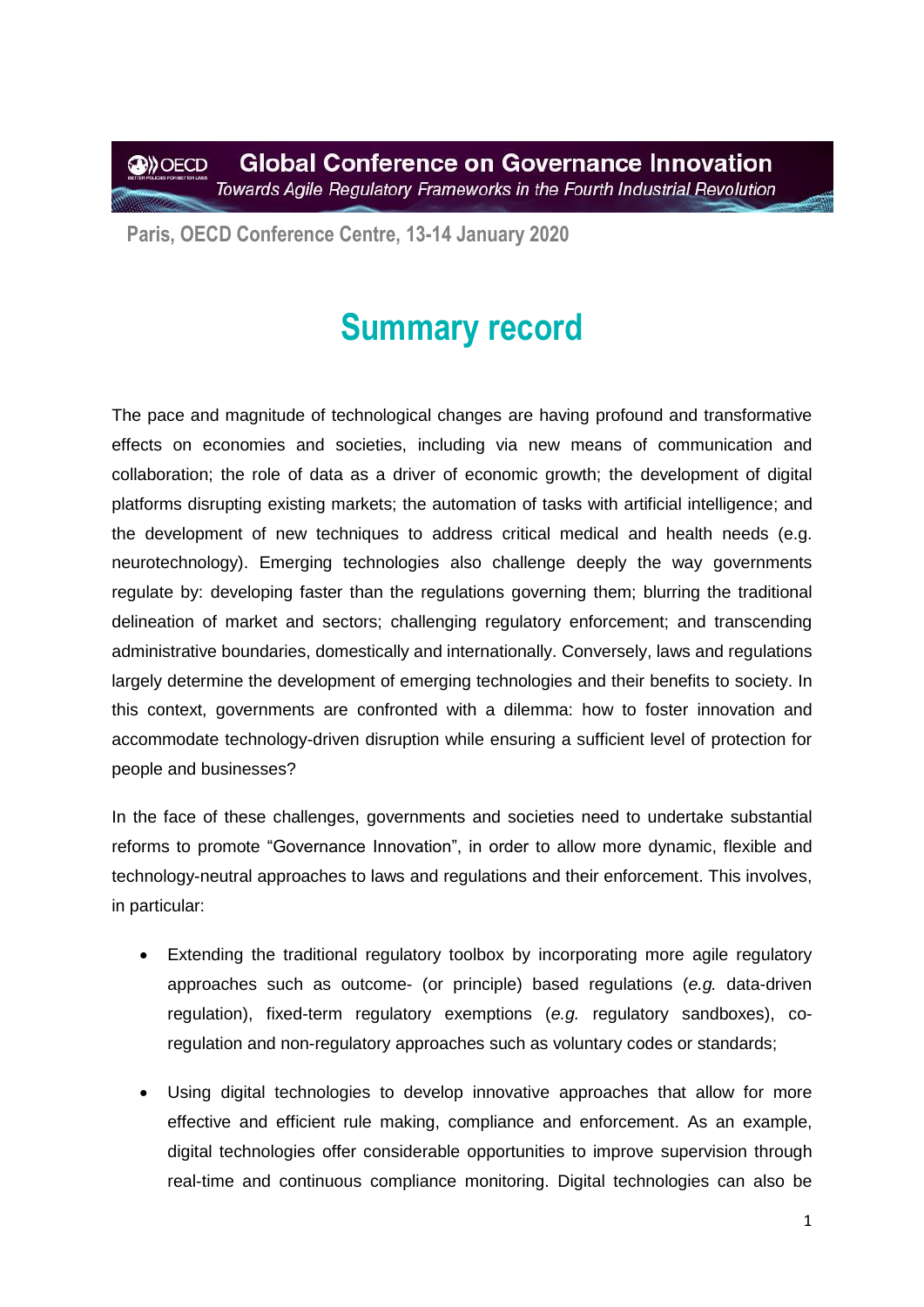leveraged to implement continuous government monitoring of transformative changes and develop adaptive regulations that keep pace with the dynamics of technological transformation;

- Incentivising ethical business conduct to complement traditional enforcement activities and shifting the focus of compliance to identifying and targeting risks and observing key priority principles rather than purely on sanctions;
- Developing upstream and anticipatory engagement in the innovation process to help identify concerns at an early stage and to steer, under the conditions of trust, the sustainable deployment of technology.

Governments should also ensure that existing regulations do not create or maintain uneven playing fields, where new entrants face barriers to entry (or, conversely, where incumbents face higher burdens than new business models).

The conference highlighted the institutional and transboundary challenges raised by emerging technologies. Many emerging, in particular digital, technologies span multiple regulatory regimes and pay no regard to national or jurisdictional boundaries. While challenging, international cooperation is critical to ensure the effectiveness of regulatory action and reduce the burden that multiple regulatory regimes may impose on businesses and citizens. There is a wide range of possible cooperation approaches that policy makers may adopt depending on sectors and partners (e.g. exchange of information, adoption of international standards, regulatory harmonisation).

Given the complexity of challenges raised by new technologies and the multiplicity of their potential impacts, discussions emphasised the need to engage with a broad range of stakeholders early in the policy making process. This can help governments promote and sustain a regulatory environment that accounts for the voices and expertise of those who are familiar with or affected by emerging technologies and their implications. Governments already have access to a range of tools and guidance to improve stakeholder engagement. Deepening such engagement, institutionalising and bringing it earlier in the rulemaking / policy making process can critically support governments in embedding more agility in their governance framework.